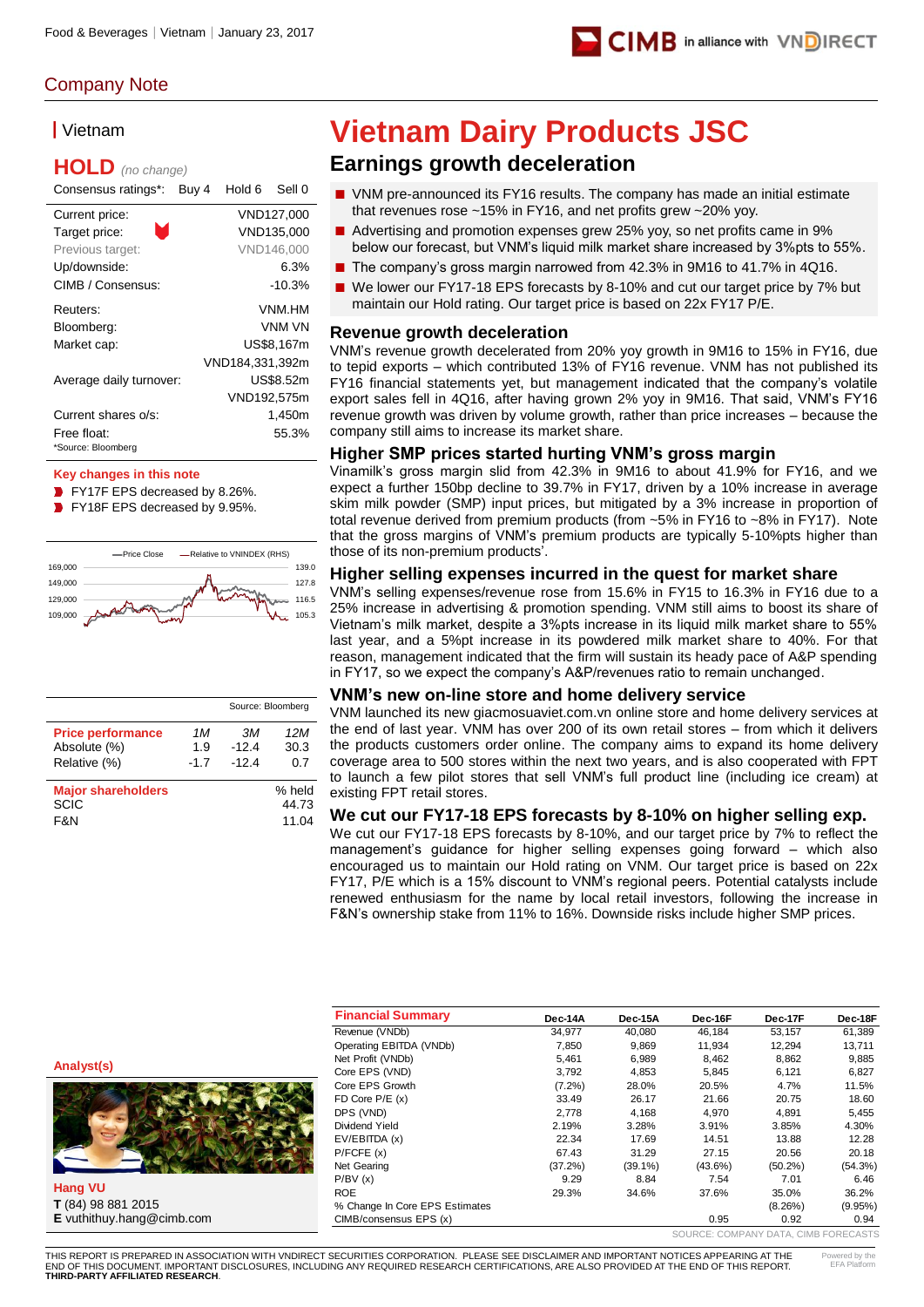

# **BY THE NUMBERS**



### **Profit & Loss**

| (VNDb)                                    | Dec-14A  | Dec-15A | Dec-16F | Dec-17F  | Dec-18F  |
|-------------------------------------------|----------|---------|---------|----------|----------|
| <b>Total Net Revenues</b>                 | 34,977   | 40,080  | 46,184  | 53,157   | 61,389   |
| <b>Gross Profit</b>                       | 13,341   | 17,359  | 20,597  | 22,300   | 25,243   |
| <b>Operating EBITDA</b>                   | 7,850    | 9,869   | 11,934  | 12,294   | 13,711   |
| Depreciation And Amortisation             | (1,033)  | (1,097) | (1,254) | (1, 345) | (1, 505) |
| <b>Operating EBIT</b>                     | 6,817    | 8,772   | 10,680  | 10,948   | 12,206   |
| Financial Income/(Expense)                | 435      | 537     | (4)     | 66       | 122      |
| Pretax Income/(Loss) from Assoc.          | 60       | 13      | 25      | 28       | 30       |
| Non-Operating Income/(Expense)            | 301      | 45      | 569     | 698      | 738      |
| Profit Before Tax (pre-El)                | 7,613    | 9,367   | 11,285  | 11,753   | 13,109   |
| <b>Exceptional Items</b>                  |          |         |         |          |          |
| <b>Pre-tax Profit</b>                     | 7.613    | 9.367   | 11,271  | 11,740   | 13,096   |
| Taxation                                  | (1, 545) | (1,598) | (1,916) | (1,996)  | (2, 226) |
| Exceptional Income - post-tax             |          |         |         |          |          |
| <b>Profit After Tax</b>                   | 6,068    | 7,770   | 9,355   | 9,744    | 10,869   |
| Minority Interests                        | (1)      | (4)     | (5)     | (5)      | (7)      |
| <b>Preferred Dividends</b>                |          |         |         |          |          |
| FX Gain/(Loss) - post tax                 |          |         |         |          |          |
| Other Adjustments - post-tax              | (607)    | (777)   | (889)   | (877)    | (978)    |
| <b>Net Profit</b>                         | 5,461    | 6,989   | 8,462   | 8,862    | 9,885    |
| <b>Recurring Net Profit</b>               | 5,461    | 6,989   | 8,473   | 8,873    | 9,896    |
| <b>Fully Diluted Recurring Net Profit</b> | 5,461    | 6,989   | 8,473   | 8,873    | 9,896    |

| (VNDb)                           | Dec-14A  | Dec-15A     | Dec-16F  | Dec-17F  | Dec-18F  |
|----------------------------------|----------|-------------|----------|----------|----------|
| <b>EBITDA</b>                    | 7.850    | 9.869       | 11,934   | 12,294   | 13,711   |
| Cash Flow from Invt. & Assoc.    |          |             |          |          |          |
| Change In Working Capital        | (717)    | 311         | (1, 325) | 289      | (707)    |
| (Incr)/Decr in Total Provisions  |          |             |          |          |          |
| Other Non-Cash (Income)/Expense  | (7)      | 51          | 22       | 37       | 29       |
| <b>Other Operating Cashflow</b>  | (603)    | (716)       | (100)    | (450)    | (500)    |
| Net Interest (Paid)/Received     | 457      | 531         | (1)      | 63       | 121      |
| <b>Tax Paid</b>                  | (1, 522) | (1,806)     | (1, 914) | (1,993)  | (2, 223) |
| <b>Cashflow From Operations</b>  | 5,457    | 8,242       | 8,617    | 10,239   | 10,431   |
| Capex                            | (859)    | (1,068)     | (1,328)  | (856)    | (856)    |
| Disposals Of FAs/subsidiaries    | 54       | 44          | 50       | 50       | 50       |
| Acq. Of Subsidiaries/investments | (3,648)  | (1, 564)    | (138)    | (13)     | (13)     |
| <b>Other Investing Cashflow</b>  | 451      |             | (433)    | (455)    | (478)    |
| <b>Cash Flow From Investing</b>  | (4,002)  | (2,588)     | (1, 849) | (1, 274) | (1,297)  |
| Debt Raised/(repaid)             | 1,257    | 190         | (10)     | (10)     | (10)     |
| Proceeds From Issue Of Shares    | 70       | $\mathbf 0$ | 2,489    | 0        | 0        |
| Shares Repurchased               | (0)      |             |          |          |          |
| Dividends Paid                   | (4,001)  | (6,002)     | (7, 204) | (7,089)  | (7,908)  |
| <b>Preferred Dividends</b>       |          |             |          |          |          |
| Other Financing Cashflow         |          | (12)        | 80       | 200      | 600      |
| <b>Cash Flow From Financing</b>  | (2,673)  | (5,823)     | (4, 645) | (6, 899) | (7, 318) |
| <b>Total Cash Generated</b>      | (1, 218) | (169)       | 2,123    | 2,066    | 1,817    |
| <b>Free Cashflow To Equity</b>   | 2.713    | 5,845       | 6,758    | 8,955    | 9,124    |
| <b>Free Cashflow To Firm</b>     | 1,490    | 5,682       | 6,841    | 9,037    | 9,207    |

SOURCE: CIMB RESEARCH, COMPANY DATA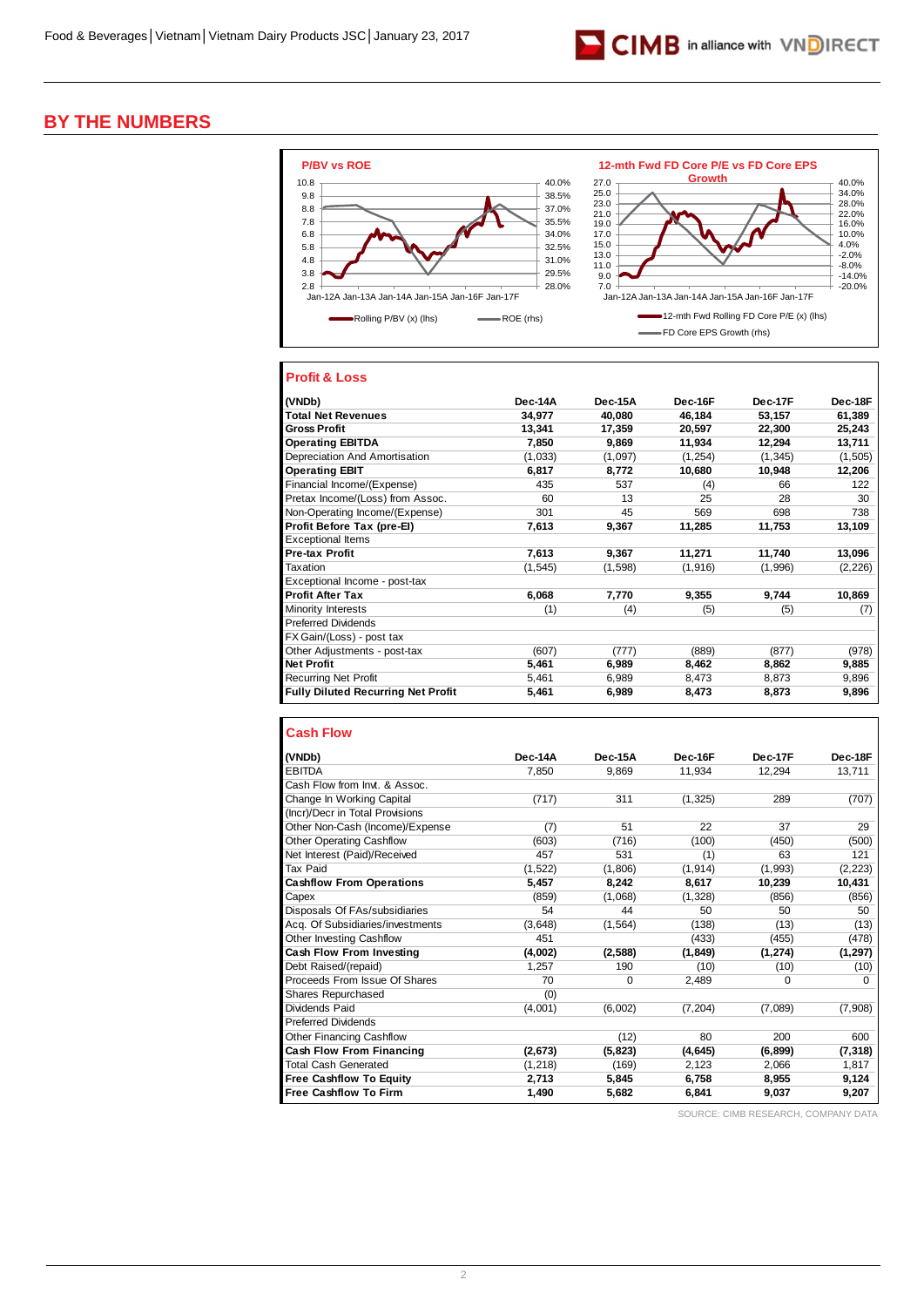

# **BY THE NUMBERS…** cont'd

| <b>Balance Sheet</b>                       |          |         |          |          |                 |
|--------------------------------------------|----------|---------|----------|----------|-----------------|
| (VNDb)                                     | Dec-14A  | Dec-15A | Dec-16F  | Dec-17F  | Dec-18F         |
| <b>Total Cash And Equivalents</b>          | 8.996    | 10.027  | 12.583   | 15.104   | 17.398          |
| <b>Total Debtors</b>                       | 2.772    | 2.685   | 3.259    | 3.396    | 3.847           |
| Inventories                                | 3.620    | 3.810   | 4.195    | 5.072    | 5.942           |
| <b>Total Other Current Assets</b>          | 135      | 209     | 209      | 209      | 209             |
| <b>Total Current Assets</b>                | 15.522   | 16.732  | 20.246   | 23.781   | 27.396          |
| <b>Fixed Assets</b>                        | 9.038    | 9.200   | 9.169    | 8.690    | 8.050           |
| <b>Total Investments</b>                   | 700      | 940     | 1.078    | 1.092    | 1,105           |
| Intangible Assets                          | 161      | 142     | 133      | 119      | 106             |
| <b>Total Other Non-Current Assets</b>      | 349      | 463     | 247      | 140      | 88              |
| <b>Total Non-current Assets</b>            | 10,248   | 10.746  | 10.628   | 10.041   | 9,349           |
| Short-term Debt                            | 1.259    | 1.454   | 1.454    | 1.454    | 1.454           |
| Current Portion of Long-Term Debt          | 21       | 22      | 10       | 10       | 10 <sup>1</sup> |
| <b>Total Creditors</b>                     | 2.717    | 3.240   | 2.744    | 3.905    | 4,362           |
| Other Current Liabilities                  | 1.457    | 1.289   | 1.418    | 1.560    | 1.716           |
| <b>Total Current Liabilities</b>           | 5.453    | 6.004   | 5.626    | 6.929    | 7.542           |
| <b>Total Long-term Debt</b>                | 346      | 368     | 358      | 348      | 338             |
| Hybrid Debt - Debt Component               |          |         |          |          |                 |
| <b>Total Other Non-Current Liabilities</b> | 170      | 182     | 182      | 182      | 182             |
| <b>Total Non-current Liabilities</b>       | 517      | 550     | 540      | 530      | 520             |
| <b>Total Provisions</b>                    | $\Omega$ | 0       | $\Omega$ | $\Omega$ | $\Omega$        |
| <b>Total Liabilities</b>                   | 5.970    | 6.554   | 6.166    | 7.459    | 8.062           |
| Shareholders' Equity                       | 19.680   | 20.693  | 24.431   | 26.259   | 28,486          |
| Minority Interests                         | 120      | 231     | 236      | 241      | 248             |
| <b>Total Equity</b>                        | 19.800   | 20.924  | 24,667   | 26.500   | 28,734          |

### **Key Ratios**

|                                  | Dec-14A   | Dec-15A | Dec-16F | Dec-17F | Dec-18F |
|----------------------------------|-----------|---------|---------|---------|---------|
| Revenue Growth                   | 13.0%     | 14.6%   | 15.2%   | 15.1%   | 15.5%   |
| Operating EBITDA Growth          | $(3.0\%)$ | 25.7%   | 20.9%   | 3.0%    | 11.5%   |
| Operating EBITDA Margin          | 22.4%     | 24.6%   | 25.8%   | 23.1%   | 22.3%   |
| Net Cash Per Share (VND)         | 5.117     | 5,682   | 7.424   | 9.170   | 10,759  |
| BVPS (VND)                       | 13.665    | 14.368  | 16.854  | 18.115  | 19.651  |
| <b>Gross Interest Cover</b>      | 172.2     | 280.5   | 145.9   | 150.8   | 169.1   |
| Effective Tax Rate               | 20.3%     | 17.1%   | 17.0%   | 17.0%   | 17.0%   |
| Net Dividend Payout Ratio        | 73.3%     | 85.9%   | 85.0%   | 79.9%   | 79.9%   |
| <b>Accounts Receivables Days</b> | 20.26     | 19.08   | 19.73   | 19.53   | 18.66   |
| <b>Inventory Days</b>            | 57.68     | 59.68   | 57.25   | 54.81   | 55.61   |
| <b>Accounts Payables Days</b>    | 32.62     | 32.87   | 28.19   | 27.84   | 32.44   |
| <b>ROIC (%)</b>                  | 63%       | 74%     | 89%     | 84%     | 100%    |
| ROCE (%)                         | 37.4%     | 42.2%   | 46.0%   | 43.1%   | 44.7%   |
| Return On Average Assets         | 20.7%     | 24.2%   | 29.1%   | 27.2%   | 27.7%   |

### **Key Drivers**

|                                         | Dec-14A  | Dec-15A | Dec-16F | Dec-17F | Dec-18F |
|-----------------------------------------|----------|---------|---------|---------|---------|
| ASP (% chq, main prod./serv.)           | 7.0%     | 0.0%    | 0.0%    | $0.0\%$ | 0.0%    |
| Unit sales grth (%, main prod./serv.)   | 9.0%     | 10.5%   | 15.0%   | 15.0%   | 10.0%   |
| Util. rate (%, main prod./serv.)        | 40.0%    | 45.0%   | 50.0%   | 55.0%   | 57.0%   |
| ASP (% chg. 2ndary prod./serv.)         | $-2.0%$  | 0.0%    | 0.0%    | $0.0\%$ | 0.0%    |
| Unit sales grth (%, 2ndary prod/serv)   | 0.0%     | 6.0%    | 12.0%   | 20.0%   | 15.0%   |
| Util. rate (%, 2ndary prod/serv)        | 43.0%    | 46.0%   | 49.0%   | 52.0%   | 53.0%   |
| ASP (% chq, tertiary prod/serv)         | 7.0%     | 0.0%    | 0.0%    | $0.0\%$ | 0.0%    |
| Unit sales grth (%, tertiary prod/serv) | 7.0%     | 8.0%    | 15.0%   | 20.0%   | 10.0%   |
| Util. rate (%, tertiary prod/serv)      | 75.0%    | 75.0%   | 75.0%   | 75.0%   | 75.0%   |
| Unit raw mat ASP (%chq, main)           | N/A      | N/A     | N/A     | N/A     | N/A     |
| Total Export Sales Growth (%)           | $-33.0%$ | 78.2%   | 5.0%    | 5.0%    | 5.0%    |
| Export Sales/total Sales (%)            | 8.5%     | 13.1%   | 12.0%   | 10.9%   | 9.9%    |

SOURCE: CIMB RESEARCH, COMPANY DATA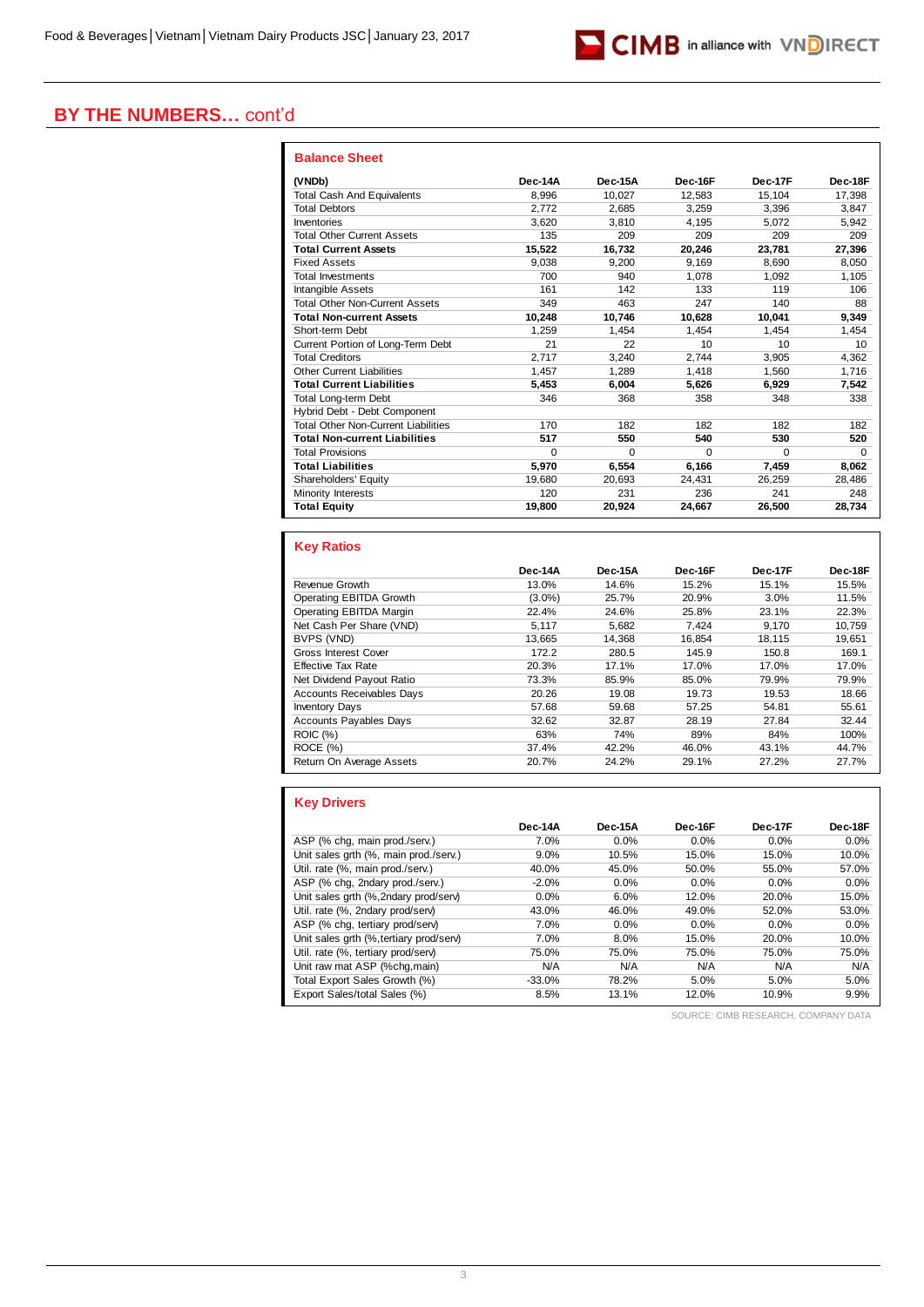

### **DISCLAIMER** #01

The content of this report (including the views and opinions expressed therein, and the information comprised therein) has been prepared by and belongs to CIMB and is distributed by CIMB.

This report is not directed to, or intended for distribution to or use by, any person or entity who is a citizen or resident of or located in any locality, state, country or other jurisdiction where such distribution, publication, availability or use would be contrary to law or regulation.

By accepting this report, the recipient hereof represents and warrants that he is entitled to receive such report in accordance with the restrictions set forth below and agrees to be bound by the limitations contained herein (including the "Restrictions on Distributions" set out below). Any failure to comply with these limitations may constitute a violation of law. This publication is being supplied to you strictly on the basis that it will remain confidential. No part of this report may be (i) copied, photocopied, duplicated, stored or reproduced in any form by any means or (ii) redistributed or passed on, directly or indirectly, to any other person in whole or in part, for any purpose without the prior written consent of CIMB. The information contained in this research report is prepared from data believed to be correct and reliable at the time of issue of this report. CIMB may or may not issue regular reports on the subject matter of this report at any frequency and may cease to do so or change the periodicity of reports at any time. CIMB is under no obligation to update this report in the event of a material change to the information contained in this report. CIMB has no, and will not accept any, obligation to (i) check or ensure that the contents of this report remain current, reliable or relevant, (ii) ensure that the content of this report constitutes all the information a prospective investor may require, (iii) ensure the adequacy, accuracy, completeness, reliability or fairness of any views, opinions and information, and accordingly, CIMB, or any of their respective affiliates, or its related persons (and their respective directors, associates, connected persons and/or employees) shall not be liable in any manner whatsoever for any consequences (including but not limited to any direct, indirect or consequential losses, loss of profits and damages) of any reliance thereon or usage thereof. In particular, CIMB disclaims all responsibility and liability for the views and opinions set out in this report.

Unless otherwise specified, this report is based upon sources which CIMB considers to be reasonable. Such sources will, unless otherwise specified, for market data, be market data and prices available from the main stock exchange or market where the relevant security is listed, or, where appropriate, any other market. Information on the accounts and business of company(ies) will generally be based on published statements of the company(ies), information disseminated by regulatory information services, other publicly available information and information resulting from our research.

Whilst every effort is made to ensure that statements of facts made in this report are accurate, all estimates, projections, forecasts, expressions of opinion and other subjective judgments contained in this report are based on assumptions considered to be reasonable as of the date of the document in which they are contained and must not be construed as a representation that the matters referred to therein will occur. Past performance is not a reliable indicator of future performance. The value of investments may go down as well as up and those investing may, depending on the investments in question, lose more than the initial investment. No report shall constitute an offer or an invitation by or on behalf of CIMB or its affiliates to any person to buy or sell any investments.

CIMB, its affiliates and related companies, their directors, associates, connected parties and/or employees may own or have positions in securities of the company(ies) covered in this research report or any securities related thereto and may from time to time add to or dispose of, or may be materially interested in, any such securities. Further, CIMB, its affiliates and its related companies do and seek to do business with the company(ies) covered in this research report and may from time to time act as market maker or have assumed an underwriting commitment in securities of such company(ies), may sell them to or buy them from customers on a principal basis and may also perform or seek to perform significant investment banking, advisory, underwriting or placement services for or relating to such company(ies) as well as solicit such investment, advisory or other services from any entity mentioned in this report.

CIMB or its affiliates may enter into an agreement with the company(ies) covered in this report relating to the production of research reports. CIMB may disclose the contents of this report to the company(ies) covered by it and may have amended the contents of this report following such disclosure.

The analyst responsible for the production of this report hereby certifies that the views expressed herein accurately and exclusively reflect his or her personal views and opinions about any and all of the issuers or securities analysed in this report and were prepared independently and autonomously. No part of the compensation of the analyst(s) was, is, or will be directly or indirectly related to the inclusion of specific recommendations(s) or view(s) in this report. CIMB prohibits the analyst(s) who prepared this research report from receiving any compensation, incentive or bonus based on specific investment banking transactions or for providing a specific recommendation for, or view of, a particular company. Information barriers and other arrangements may be established where necessary to prevent conflicts of interests arising. However, the analyst(s) may receive compensation that is based on his/their coverage of company(ies) in the performance of his/their duties or the performance of his/their recommendations and the research personnel involved in the preparation of this report may also participate in the solicitation of the businesses as described above. In reviewing this research report, an investor should be aware that any or all of the foregoing, among other things, may give rise to real or potential conflicts of interest. Additional information is, subject to the duties of confidentiality, available on request.

Reports relating to a specific geographical area are produced by the corresponding CIMB entity as listed in the table below. The term "CIMB" shall denote, where appropriate, the relevant entity distributing or disseminating the report in the particular jurisdiction referenced below, or, in every other case, CIMB Group Holdings Berhad ("**CIMBGH**") and its affiliates, subsidiaries and related companies.

| Country     | <b>CIMB Entity</b>                            | <b>Regulated by</b>                                             |
|-------------|-----------------------------------------------|-----------------------------------------------------------------|
| Hong Kong   | <b>CIMB Securities Limited</b>                | Securities and Futures Commission Hong Kong                     |
| India       | CIMB Securities (India) Private Limited       | Securities and Exchange Board of India (SEBI)                   |
| Indonesia   | PT CIMB Securities Indonesia                  | Financial Services Authority of Indonesia                       |
| Malaysia    | CIMB Investment Bank Berhad                   | Securities Commission Malaysia                                  |
| Singapore   | CIMB Research Pte. Ltd.                       | Monetary Authority of Singapore                                 |
| South Korea | CIMB Securities Limited, Korea Branch         | Financial Services Commission and Financial Supervisory Service |
| Taiwan      | <b>CIMB Securities Limited, Taiwan Branch</b> | <b>Financial Supervisory Commission</b>                         |
| Thailand    | CIMB Securities (Thailand) Co. Ltd.           | Securities and Exchange Commission Thailand                     |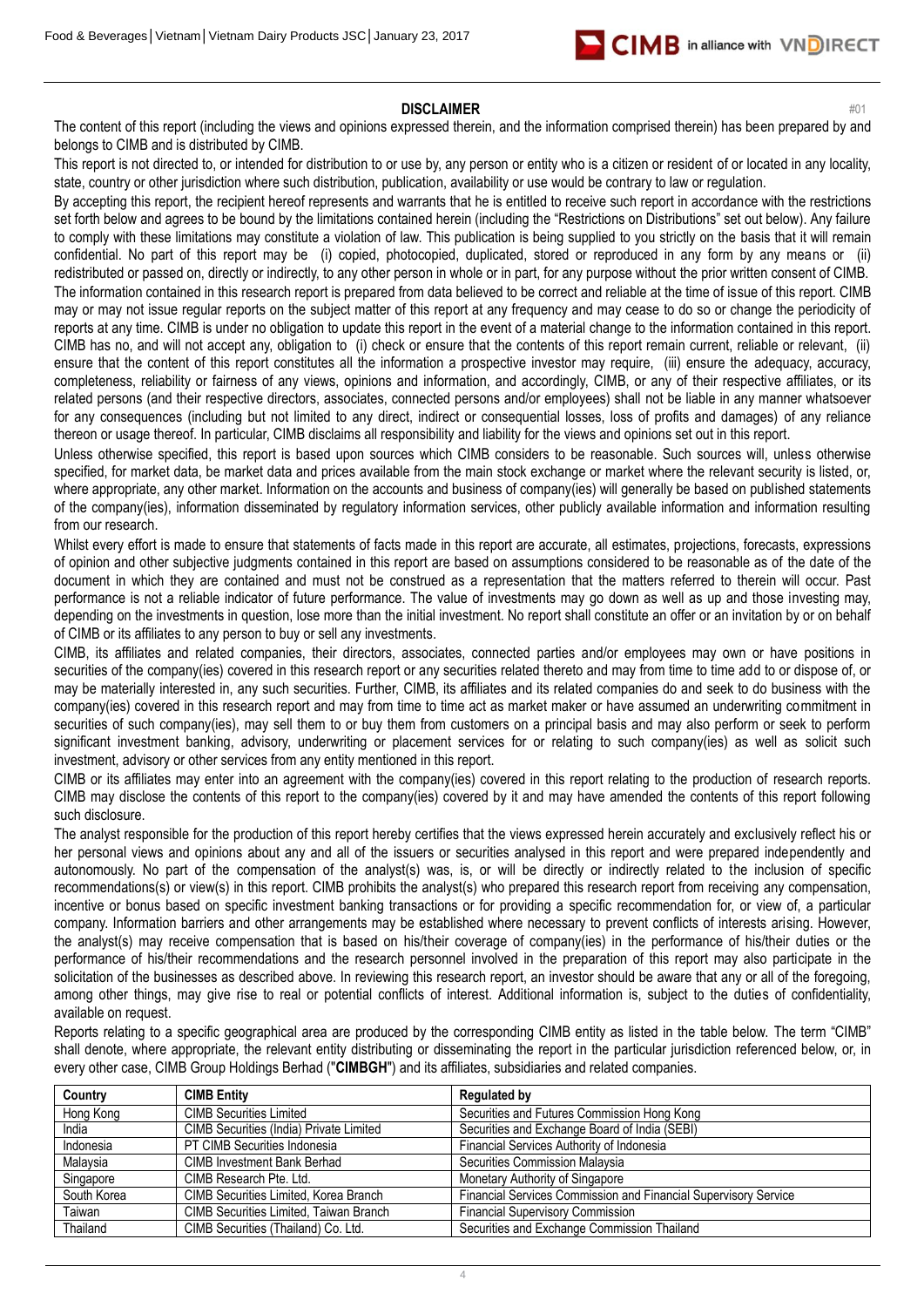

(i) As of January 20, 2017 CIMB has a proprietary position in the securities (which may include but not limited to shares, warrants, call warrants and/or any other derivatives) in the following company or companies covered or recommended in this report:

### (a) Fraser & Neave Holdings

(ii) As of January 23, 2017, the analyst(s) who prepared this report, and the associate(s), has / have an interest in the securities (which may include but not limited to shares, warrants, call warrants and/or any other derivatives) in the following company or companies covered or recommended in this report:

(a) -

This report does not purport to contain all the information that a prospective investor may require. CIMB or any of its affiliates does not make any guarantee, representation or warranty, express or implied, as to the adequacy, accuracy, completeness, reliability or fairness of any such information and opinion contained in this report. Neither CIMB nor any of its affiliates nor its related persons shall be liable in any manner whatsoever for any consequences (including but not limited to any direct, indirect or consequential losses, loss of profits and damages) of any reliance thereon or usage thereof.

This report is general in nature and has been prepared for information purposes only. It is intended for circulation amongst CIMB and its affiliates' clients generally and does not have regard to the specific investment objectives, financial situation and the particular needs of any specific person who may receive this report. The information and opinions in this report are not and should not be construed or considered as an offer, recommendation or solicitation to buy or sell the subject securities, related investments or other financial instruments or any derivative instrument, or any rights pertaining thereto.

Investors are advised to make their own independent evaluation of the information contained in this research report, consider their own individual investment objectives, financial situation and particular needs and consult their own professional and financial advisers as to the legal, business, financial, tax and other aspects before participating in any transaction in respect of the securities of company(ies) covered in this research report. The securities of such company(ies) may not be eligible for sale in all jurisdictions or to all categories of investors.

**Australia:** Despite anything in this report to the contrary, this research is provided in Australia by CIMB Securities (Singapore) Pte. Ltd. and CIMB Securities Limited. This research is only available in Australia to persons who are "wholesale clients" (within the meaning of the Corporations Act 2001 (Cth) and is supplied solely for the use of such wholesale clients and shall not be distributed or passed on to any other person. You represent and warrant that if you are in Australia, you are a "wholesale client". This research is of a general nature only and has been prepared without taking into account the objectives, financial situation or needs of the individual recipient. CIMB Securities (Singapore) Pte. Ltd. and CIMB Securities Limited do not hold, and are not required to hold an Australian financial services licence. CIMB Securities (Singapore) Pte. Ltd. and CIMB Securities Limited rely on "passporting" exemptions for entities appropriately licensed by the Monetary Authority of Singapore (under ASIC Class Order 03/1102) and the Securities and Futures Commission in Hong Kong (under ASIC Class Order 03/1103).

**Canada:** This research report has not been prepared in accordance with the disclosure requirements of Dealer Member Rule 3400 – Research Restrictions and Disclosure Requirements of the Investment Industry Regulatory Organization of Canada. For any research report distributed by CIBC, further disclosures related to CIBC conflicts of interest can be found at https://researchcentral.cibcwm.com .

**China:** For the purpose of this report, the People's Republic of China ("PRC") does not include the Hong Kong Special Administrative Region, the Macau Special Administrative Region or Taiwan. The distributor of this report has not been approved or licensed by the China Securities Regulatory Commission or any other relevant regulatory authority or governmental agency in the PRC. This report contains only marketing information. The distribution of this report is not an offer to buy or sell to any person within or outside PRC or a solicitation to any person within or outside of PRC to buy or sell any instruments described herein. This report is being issued outside the PRC to a limited number of institutional investors and may not be provided to any person other than the original recipient and may not be reproduced or used for any other purpose.

**France:** Only qualified investors within the meaning of French law shall have access to this report. This report shall not be considered as an offer to subscribe to, or used in connection with, any offer for subscription or sale or marketing or direct or indirect distribution of financial instruments and it is not intended as a solicitation for the purchase of any financial instrument.

**Germany:** This report is only directed at persons who are professional investors as defined in sec 31a(2) of the German Securities Trading Act (WpHG). This publication constitutes research of a non-binding nature on the market situation and the investment instruments cited here at the time of the publication of the information.

The current prices/yields in this issue are based upon closing prices from Bloomberg as of the day preceding publication. Please note that neither the German Federal Financial Supervisory Agency (BaFin), nor any other supervisory authority exercises any control over the content of this report.

**Hong Kong:** This report is issued and distributed in Hong Kong by CIMB Securities Limited ("CHK") which is licensed in Hong Kong by the Securities and Futures Commission for Type 1 (dealing in securities), Type 4 (advising on securities) and Type 6 (advising on corporate finance) activities. Any investors wishing to purchase or otherwise deal in the securities covered in this report should contact the Head of Sales at CIMB Securities Limited. The views and opinions in this research report are our own as of the date hereof and are subject to change. If the Financial Services and Markets Act of the United Kingdom or the rules of the Financial Conduct Authority apply to a recipient, our obligations owed to such recipient therein are unaffected. CHK has no obligation to update its opinion or the information in this research report.

This publication is strictly confidential and is for private circulation only to clients of CHK. CIMB Securities Limited does not make a market on the securities mentioned in the report.

**India:** This report is issued and distributed in India by CIMB Securities (India) Private Limited ("CIMB India") which is registered with SEBI as a stock-broker under the Securities and Exchange Board of India (Stock Brokers and Sub-Brokers) Regulations, 1992, the Securities and Exchange Board of India (Research Analyst) Regulations, 2014 (SEBI Registration Number INH000000669) and in accordance with the provisions of Regulation 4 (g) of the Securities and Exchange Board of India (Investment Advisers) Regulations, 2013, CIMB India is not required to seek registration with SEBI as an Investment Adviser.

The research analysts, strategists or economists principally responsible for the preparation of this research report are segregated from equity stock broking and merchant banking of CIMB India and they have received compensation based upon various factors, including quality, accuracy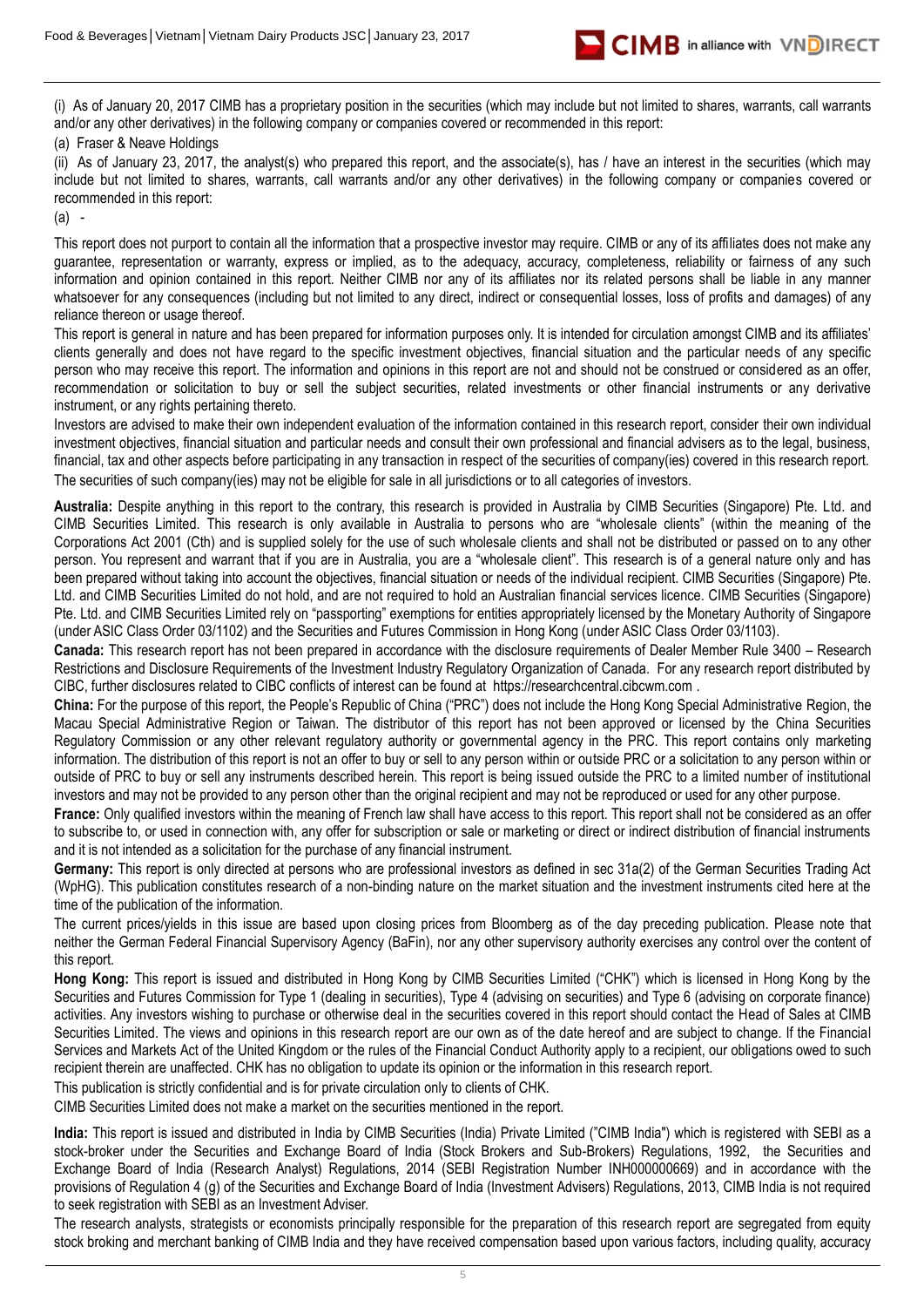

and value of research, firm profitability or revenues, client feedback and competitive factors. Research analysts', strategists' or economists' compensation is not linked to investment banking or capital markets transactions performed or proposed to be performed by CIMB India or its affiliates."

**Indonesia:** This report is issued and distributed by PT CIMB Securities Indonesia ("CIMBI"). The views and opinions in this research report are our own as of the date hereof and are subject to change. If the Financial Services and Markets Act of the United Kingdom or the rules of the Financial Conduct Authority apply to a recipient, our obligations owed to such recipient therein are unaffected. CIMBI has no obligation to update its opinion or the information in this research report. Neither this report nor any copy hereof may be distributed in Indonesia or to any Indonesian citizens wherever they are domiciled or to Indonesian residents except in compliance with applicable Indonesian capital market laws and regulations.

This research report is not an offer of securities in Indonesia. The securities referred to in this research report have not been registered with the Financial Services Authority (Otoritas Jasa Keuangan) pursuant to relevant capital market laws and regulations, and may not be offered or sold within the territory of the Republic of Indonesia or to Indonesian citizens through a public offering or in circumstances which constitute an offer within the meaning of the Indonesian capital market law and regulations.

**Ireland:** CIMB is not an investment firm authorised in the Republic of Ireland and no part of this document should be construed as CIMB acting as, or otherwise claiming or representing to be, an investment firm authorised in the Republic of Ireland.

**Malaysia:** This report is issued and distributed by CIMB Investment Bank Berhad ("CIMB") solely for the benefit of and for the exclusive use of our clients. If the Financial Services and Markets Act of the United Kingdom or the rules of the Financial Conduct Authority apply to a recipient, our obligations owed to such recipient therein are unaffected. CIMB has no obligation to update, revise or reaffirm its opinion or the information in this research reports after the date of this report.

**New Zealand:** In New Zealand, this report is for distribution only to persons who are wholesale clients pursuant to section 5C of the Financial Advisers Act 2008.

**Singapore:** This report is issued and distributed by CIMB Research Pte Ltd ("CIMBR"). CIMBR is a financial adviser licensed under the Financial Advisers Act, Cap 110 ("FAA") for advising on investment products, by issuing or promulgating research analyses or research reports, whether in electronic, print or other form. Accordingly CIMBR is a subject to the applicable rules under the FAA unless it is able to avail itself to any prescribed exemptions.

Recipients of this report are to contact CIMB Research Pte Ltd, 50 Raffles Place, #19-00 Singapore Land Tower, Singapore in respect of any matters arising from, or in connection with this report. CIMBR has no obligation to update its opinion or the information in this research report. This publication is strictly confidential and is for private circulation only. If you have not been sent this report by CIMBR directly, you may not rely, use or disclose to anyone else this report or its contents.

If the recipient of this research report is not an accredited investor, expert investor or institutional investor, CIMBR accepts legal responsibility for the contents of the report without any disclaimer limiting or otherwise curtailing such legal responsibility. If the recipient is an accredited investor, expert investor or institutional investor, the recipient is deemed to acknowledge that CIMBR is exempt from certain requirements under the FAA and its attendant regulations, and as such, is exempt from complying with the following :

(a) Section 25 of the FAA (obligation to disclose product information);

(b) Section 27 (duty not to make recommendation with respect to any investment product without having a reasonable basis where you may be reasonably expected to rely on the recommendation) of the FAA;

(c) MAS Notice on Information to Clients and Product Information Disclosure [Notice No. FAA-N03];

(d) MAS Notice on Recommendation on Investment Products [Notice No. FAA-N16];

(e) Section 36 (obligation on disclosure of interest in securities), and

(f) any other laws, regulations, notices, directive, guidelines, circulars and practice notes which are relates to the above, to the extent permitted by applicable laws, as may be amended from time to time, and any other laws, regulations, notices, directive, guidelines, circulars, and practice notes as we may notify you from time to time. In addition, the recipient who is an accredited investor, expert investor or institutional investor acknowledges that a CIMBR is exempt from Section 27 of the FAA, the recipient will also not be able to file a civil claim against CIMBR for any loss or damage arising from the recipient's reliance on any recommendation made by CIMBR which would otherwise be a right that is available to the recipient under Section 27 of the FAA, the recipient will also not be able to file a civil claim against CIMBR for any loss or damage arising from the recipient's reliance on any recommendation made by CIMBR which would otherwise be a right that is available to the recipient under Section 27 of the FAA.

CIMB Research Pte Ltd ("CIMBR"), its affiliates and related companies, their directors, associates, connected parties and/or employees may own or have positions in securities of the company(ies) covered in this research report or any securities related thereto and may from time to time add to or dispose of, or may be materially interested in, any such securities. Further, CIMBR, its affiliates and its related companies do and seek to do business with the company(ies) covered in this research report and may from time to time act as market maker or have assumed an underwriting commitment in securities of such company(ies), may sell them to or buy them from customers on a principal basis and may also perform or seek to perform significant investment banking, advisory, underwriting or placement services for or relating to such company(ies) as well as solicit such investment, advisory or other services from any entity mentioned in this report.

As of January 20, 2017, CIMBR does not have a proprietary position in the recommended securities in this report.

CIMB Securities Singapore Pte Ltd and/or CIMB Bank does not make a market on the securities mentioned in the report.

**South Korea:** This report is issued and distributed in South Korea by CIMB Securities Limited, Korea Branch ("CIMB Korea") which is licensed as a cash equity broker, and regulated by the Financial Services Commission and Financial Supervisory Service of Korea. In South Korea, this report is for distribution only to professional investors under Article 9(5) of the Financial Investment Services and Capital Market Act of Korea ("FSCMA").

**Spain:** This document is a research report and it is addressed to institutional investors only. The research report is of a general nature and not personalised and does not constitute investment advice so, as the case may be, the recipient must seek proper advice before adopting any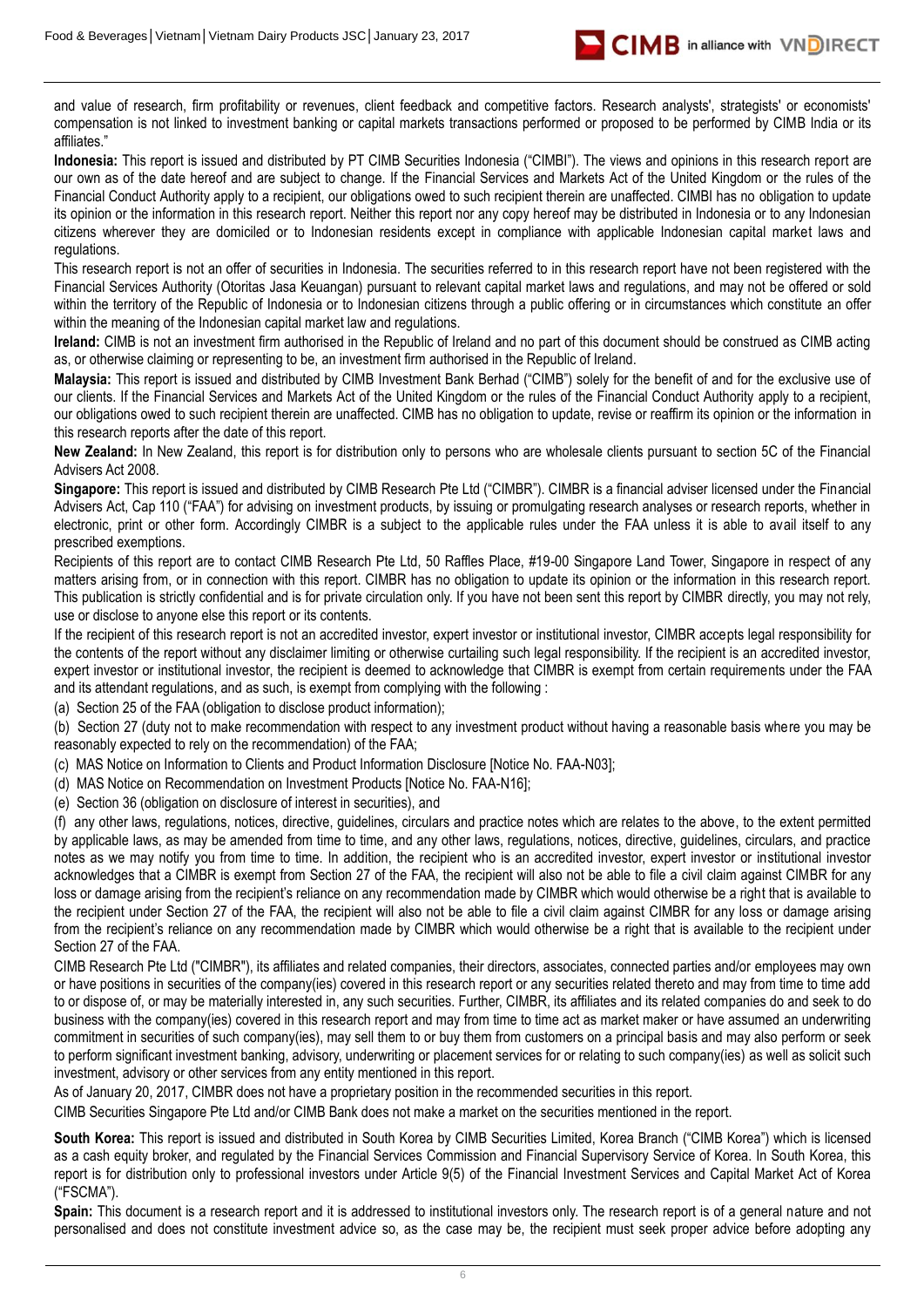

investment decision. This document does not constitute a public offering of securities.

CIMB is not registered with the Spanish Comision Nacional del Mercado de Valores to provide investment services.

**Sweden:** This report contains only marketing information and has not been approved by the Swedish Financial Supervisory Authority. The distribution of this report is not an offer to sell to any person in Sweden or a solicitation to any person in Sweden to buy any instruments described herein and may not be forwarded to the public in Sweden.

**Switzerland:** This report has not been prepared in accordance with the recognized self-regulatory minimal standards for research reports of banks issued by the Swiss Bankers' Association (Directives on the Independence of Financial Research).

Taiwan: This research report is not an offer or marketing of foreign securities in Taiwan. The securities as referred to in this research report have not been and will not be registered with the Financial Supervisory Commission of the Republic of China pursuant to relevant securities laws and regulations and may not be offered or sold within the Republic of China through a public offering or in circumstances which constitutes an offer or a placement within the meaning of the Securities and Exchange Law of the Republic of China that requires a registration or approval of the Financial Supervisory Commission of the Republic of China.

**Thailand:** This report is issued and distributed by CIMB Securities (Thailand) Company Limited ("CIMBS") based upon sources believed to be reliable (but their accuracy, completeness or correctness is not guaranteed). The statements or expressions of opinion herein were arrived at after due and careful consideration for use as information for investment. Such opinions are subject to change without notice and CIMBS has no obligation to update its opinion or the information in this research report.

If the Financial Services and Markets Act of the United Kingdom or the rules of the Financial Conduct Authority apply to a recipient, our obligations owed to such recipient are unaffected.

CIMB Securities (Thailand) Co., Ltd. may act or acts as Market Maker, and issuer and offerer of Derivative Warrants and Structured Note which may have the following securities as its underlying securities. Investors should carefully read and study the details of the derivative warrants in the prospectus before making investment decisions.

AAV, ADVANC, AMATA, AOT, AP, BA, BANPU, BBL, BCH, BCP, BDMS, BEAUTY, BEC, BEM, BH, BIG, BLA, BLAND, BTS, CBG, CENTEL, CHG, CK, CKP, COM7, CPALL, CPF, CPN, DELTA, DTAC, EGCO, EPG, GLOBAL, GLOW, GPSC, GUNKUL, HANA, HMPRO, ICHI, IFEC, INTUCH, IRPC, ITD, IVL, KAMART, KBANK, KCE, KKP, KTB, KTC, LH, LHBANK, LPN, MAJOR, MINT, MTLS, PLANB, PS, PTG, PTT, PTTEP, PTTGC, QH, ROBINS, RS, S, SAMART, SAWAD, SCB, SCC, SCN, SGP, SIRI, SPALI, SPCG, SPRC, STEC, STPI, SUPER, TASCO, TCAP, THAI, THANI, THCOM, TISCO, TKN, TMB, TOP, TPIPL, TRUE, TTA, TTCL, TTW, TU, TVO, UNIQ, VGI, VIBHA, VNG, WHA.

### **Corporate Governance Report:**

The disclosure of the survey result of the Thai Institute of Directors Association ("IOD") regarding corporate governance is made pursuant to the policy of the Office of the Securities and Exchange Commission. The survey of the IOD is based on the information of a company listed on the Stock Exchange of Thailand and the Market for Alternative Investment disclosed to the public and able to be accessed by a general public investor. The result, therefore, is from the perspective of a third party. It is not an evaluation of operation and is not based on inside information.

The survey result is as of the date appearing in the Corporate Governance Report of Thai Listed Companies. As a result, the survey result may be changed after that date. CIMBS does not confirm nor certify the accuracy of such survey result.

| Score<br>Range:     | 100<br>۵n<br>JV. | n n<br>$\circ$<br>. ბ<br>υv | $\overline{\phantom{a}}$<br>$\rightarrow$ | $\overline{\phantom{a}}$<br>70 or<br><b>Below</b> | Result<br>N0<br>Survey |
|---------------------|------------------|-----------------------------|-------------------------------------------|---------------------------------------------------|------------------------|
| <b>Description:</b> | :xcellen         | Good<br>Ver<br>আ            | Good                                      | N/A                                               |                        |

**United Arab Emirates:** The distributor of this report has not been approved or licensed by the UAE Central Bank or any other relevant licensing authorities or governmental agencies in the United Arab Emirates. This report is strictly private and confidential and has not been reviewed by, deposited or registered with UAE Central Bank or any other licensing authority or governmental agencies in the United Arab Emirates. This report is being issued outside the United Arab Emirates to a limited number of institutional investors and must not be provided to any person other than the original recipient and may not be reproduced or used for any other purpose. Further, the information contained in this report is not intended to lead to the sale of investments under any subscription agreement or the conclusion of any other contract of whatsoever nature within the territory of the United Arab Emirates.

**United Kingdom:** In the United Kingdom and European Economic Area, this report is being disseminated by CIMB Securities (UK) Limited ("CIMB UK"). CIMB UK is authorized and regulated by the Financial Conduct Authority and its registered office is at 27 Knightsbridge, London, SW1X7YB. Unless specified to the contrary, this report has been issued and approved for distribution in the U.K. and the EEA by CIMB UK. Investment research issued by CIMB UK has been prepared in accordance with CIMB Group's policies for managing conflicts of interest arising as a result of publication and distribution of investment research. This report is for distribution only to, and is solely directed at, selected persons on the basis that those persons: (a) are eligible counterparties and professional clients of CIMB UK; (b) have professional experience in matters relating to investments falling within Article 19(5) of the Financial Services and Markets Act 2000 (Financial Promotion) Order 2005 (as amended, the "Order"), (c) fall within Article 49(2)(a) to (d) ("high net worth companies, unincorporated associations etc") of the Order; (d) are outside the United Kingdom subject to relevant regulation in each jurisdiction, or (e) are persons to whom an invitation or inducement to engage in investment activity (within the meaning of section 21 of the Financial Services and Markets Act 2000) in connection with any investments to which this report relates may otherwise lawfully be communicated or caused to be communicated (all such persons together being referred to as "relevant persons"). This report is directed only at relevant persons and must not be acted on or relied on by persons who are not relevant persons. Any investment or investment activity to which this report relates is available only to relevant persons and will be engaged in only with relevant persons.

Where this report is labelled as non-independent, it does not provide an impartial or objective assessment of the subject matter and does not constitute independent "investment research" under the applicable rules of the Financial Conduct Authority in the UK. Consequently, any such non-independent report will not have been prepared in accordance with legal requirements designed to promote the independence of investment research and will not subject to any prohibition on dealing ahead of the dissemination of investment research. Any such non-independent report must be considered as a marketing communication.

**United States:** This research report is distributed in the United States of America by CIMB Securities (USA) Inc, a U.S. registered broker-dealer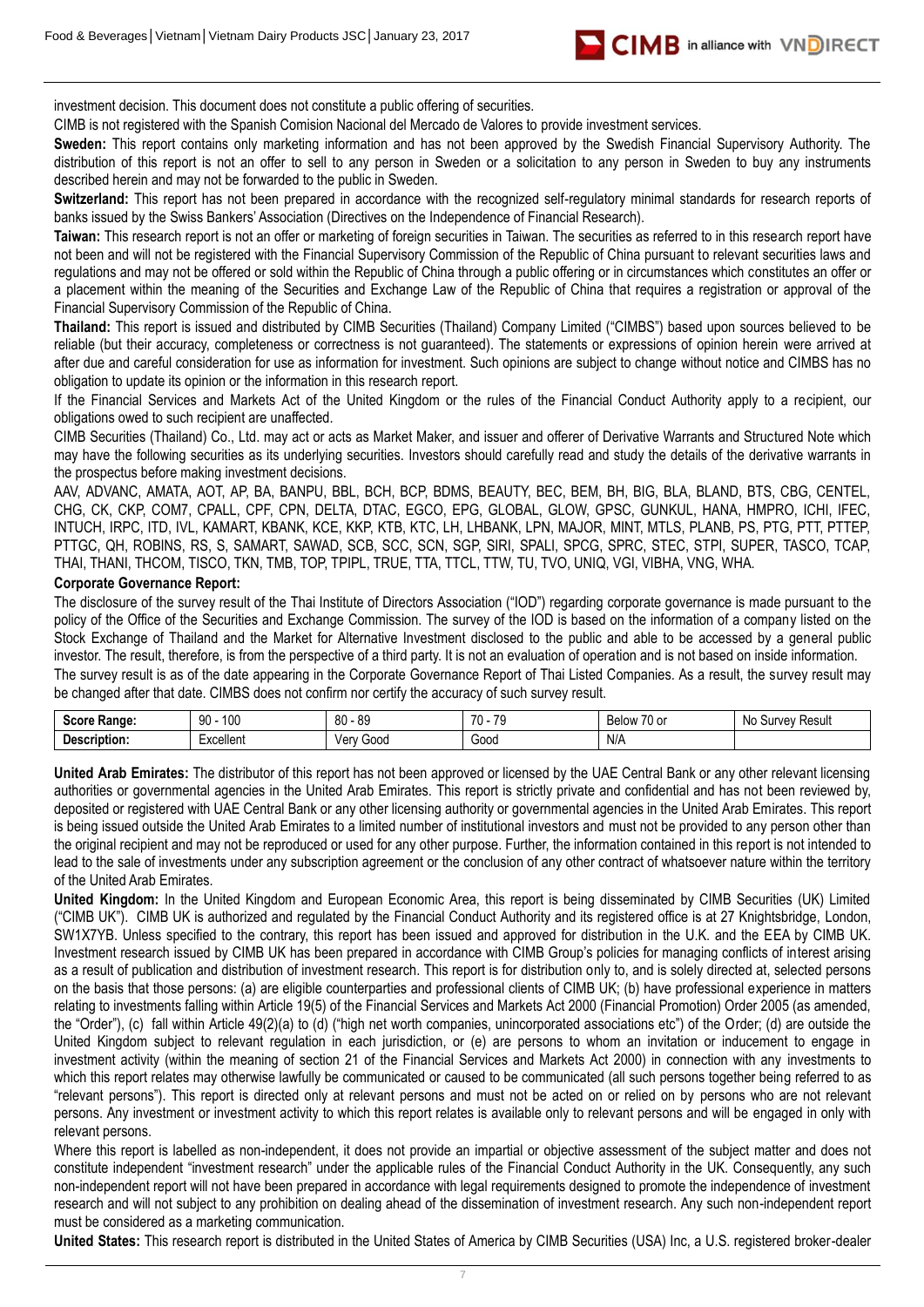

and a related company of CIMB Research Pte Ltd, CIMB Investment Bank Berhad, PT CIMB Securities Indonesia, CIMB Securities (Thailand) Co. Ltd, CIMB Securities Limited, CIMB Securities (India) Private Limited, and is distributed solely to persons who qualify as "U.S. Institutional Investors" as defined in Rule 15a-6 under the Securities and Exchange Act of 1934. This communication is only for Institutional Investors whose ordinary business activities involve investing in shares, bonds, and associated securities and/or derivative securities and who have professional experience in such investments. Any person who is not a U.S. Institutional Investor or Major Institutional Investor must not rely on this communication. The delivery of this research report to any person in the United States of America is not a recommendation to effect any transactions in the securities discussed herein, or an endorsement of any opinion expressed herein. CIMB Securities (USA) Inc, is a FINRA/SIPC member and takes responsibility for the content of this report. For further information or to place an order in any of the above-mentioned securities please contact a registered representative of CIMB Securities (USA) Inc.

CIMB Securities (USA) Inc does not make a market on the securities mentioned in the report.

**Other jurisdictions:** In any other jurisdictions, except if otherwise restricted by laws or regulations, this report is only for distribution to professional, institutional or sophisticated investors as defined in the laws and regulations of such jurisdictions.

Distribution of stock ratings and investment banking clients for quarter ended on 31 December 2016

| 1626 companies under coverage for quarter ended on 31 December 2016 |       |      |  |
|---------------------------------------------------------------------|-------|------|--|
| Rating Distribution (%)<br>Investment Banking clients (%)           |       |      |  |
| Add                                                                 | 58.4% | 5.4% |  |
| Hold                                                                | 29.6% | 1.4% |  |
| Reduce                                                              | 11.6% | 0.4% |  |

**Spitzer Chart for stock being researched ( 2 year data )** 



**Corporate Governance Report of Thai Listed Companies (CGR). CG Rating by the Thai Institute of Directors Association (Thai IOD) in 2016, Anti-Corruption 2016.**

**AAV** – Very Good, n/a, **ADVANC** – Very Good, Certified, **AEONTS** – Good, n/a, **AMATA** – Excellent, Declared, **ANAN** – Very Good, Declared, **AOT** – Excellent, Declared, **AP** – Very Good, Declared, **ASK** – Very Good, Declared, **ASP** – Very Good, Certified, **BANPU** – Very Good, Certified, **BAY** – Excellent, Certified, **BBL** – Very Good, Certified, **BCH** – not available, Declared, **BCP** - Excellent, Certified, **BEM** – Very Good, n/a, **BDMS** – Very Good, n/a, **BEAUTY** – Good, Declared, **BEC** - Good, n/a, **BH** - Good, Declared, **BIGC** - Excellent, Declared, **BJC** – Good, n/a, **BLA** – Very Good, Certified, **BPP** – not available, n/a, **BTS** - Excellent, Certified, **CBG** – Good, n/a, **CCET** – not available, n/a, **CENTEL** – Very Good, Certified, **CHG** – Very Good, n/a, **CK** – Excellent, n/a, **COL** – Very Good, Declared, **CPALL** – not available, Declared, **CPF** – Excellent, Declared, **CPN** - Excellent, Certified, **DELTA** - Excellent, Declared, **DEMCO** – Excellent, Certified, **DTAC** – Excellent, Certified, **EA** – Very Good, Declared, **ECL** – Good, Certified, **EGCO** - Excellent, Certified, **EPG** – Good, n/a, **GFPT** - Excellent, Declared, **GLOBAL** – Very Good, Declared, **GLOW** – Very Good, Certified, **GPSC** – Excellent, Declared, **GRAMMY** - Excellent, n/a, **GUNKUL** – Very Good, Declared, **HANA** - Excellent, Certified, **HMPRO** - Excellent, Declared, **ICHI** – Very Good, Declared, **INTUCH** - Excellent, Certified, **ITD** – Good, n/a, **IVL** - Excellent, Certified, **JAS** – not available, Declared, **JASIF** – not available, n/a, **JUBILE** – Good, Declared, **KAMART** – not available, n/a, **KBANK** - Excellent, Certified, **KCE** - Excellent, Certified, **KGI** – Good, Certified, **KKP** – Excellent, Certified, **KSL** – Very Good, Declared, **KTB** - Excellent, Certified, **KTC** – Excellent, Certified, **LH** - Very Good, n/a, **LPN** – Excellent, Declared, **M** – Very Good, Declared, **MAJOR** - Good, n/a, **MAKRO** – Good, Declared, **MALEE** – Very Good, Declared, **MBKET** – Very Good, Certified, **MC** – Very Good, Declared, **MCOT** – Excellent, Declared, **MEGA** – Very Good, Declared, **MINT** - Excellent, Certified, **MTLS** – Very Good, Declared, **NYT** – Excellent, n/a, **OISHI** – Very Good, n/a, **PLANB** – Very Good, Declared, **PSH** – not available, n/a, **PSL** - Excellent, Certified, **PTT** - Excellent, Certified, **PTTEP** - Excellent, Certified, **PTTGC** - Excellent, Certified, **QH** – Excellent, Declared, **RATCH** – Excellent, Certified, **ROBINS** – Very Good, Declared, **RS** – Very Good, n/a, **SAMART** - Excellent, n/a, **SAPPE** - Good, n/a, **SAT** – Excellent, Certified, **SAWAD** – Good, n/a, SC – Excellent, Declared, **SCB** - Excellent, Certified, **SCBLIF** – not available, n/a, **SCC** – Excellent, Certified, **SCN** – Good, Declared, **SCCC** - Excellent, Declared, **SIM** - Excellent, n/a, **SIRI** - Good, n/a, **SPALI** - Excellent, Declared, **SPRC** – Very Good, Declared, **STA** – Very Good, Declared, **STEC** – Excellent, n/a, **SVI** – Excellent, Certified, **TASCO** – Very Good, Declared, **TCAP** – Excellent, Certified, **THAI** – Very Good, Declared, **THANI** – Very Good, Certified, **THCOM** – Excellent, Certified, **THRE** – Very Good, Certified, **THREL** – Very Good, Certified, **TICON** – Very Good, Declared, **TISCO** - Excellent, Certified, **TK** – Very Good, n/a, **TKN** – Good, n/a, **TMB** - Excellent, Certified, **TOP** - Excellent, Certified, **TPCH** – Good, n/a, **TPIPP** – not available, n/a, **TRUE** – Very Good, Declared, **TTW** – Very Good, Declared, **TU** – Excellent, Declared, **UNIQ** – not available, Declared, **VGI** – Excellent, Declared, **WHA** – not available, Declared, **WHART** – not available, n/a, **WORK** – not available, n/a. Companies participation Companies participation Companies participation Action Against Corruption Collective Action Constrained Constrained Constrained Companies participation and the Companies Private Sector Constrained C